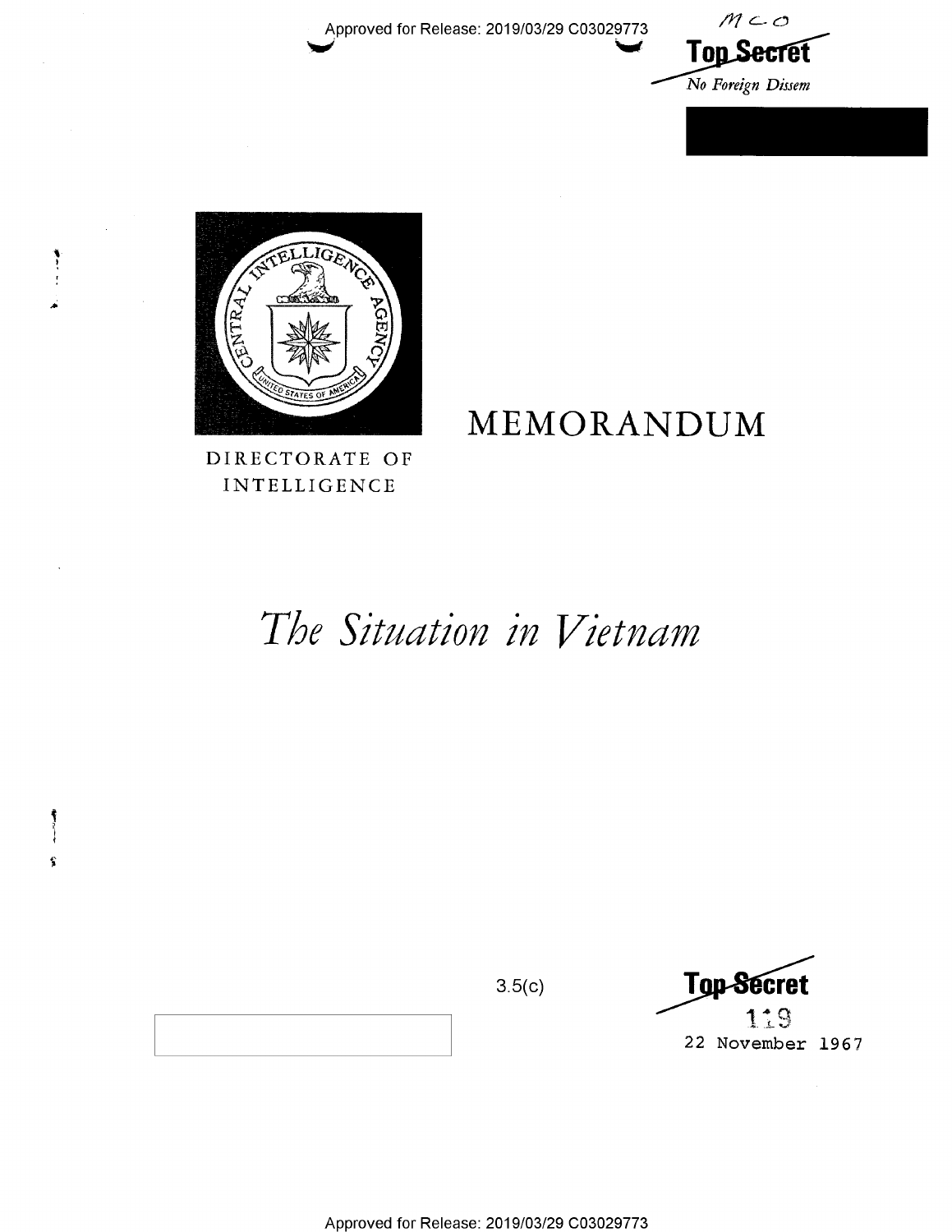## WARNING

This document contains classified information affecting the national security of the United States within the meaning of the espionage laws, US Code Title 18, Sections 793, 794, and 798.

 $3.5(c)$ 

 $\frac{\partial V}{\partial \sigma}$ 鑞 蠶 龘  $\frac{35}{152}$ 

 $\frac{501}{38}$ 

踪

龗

 $\frac{3}{4}\hat{a}^{\dagger}_{\uparrow}$ 

 $\frac{1}{2\sqrt{3}}$  $\mathbb{R}^2$ 

 $\frac{\sin\theta}{\sin\theta}$ 龒

 $\frac{1}{2}$ 

 $\begin{aligned} &\frac{1}{2} \frac{1}{2} \frac{1}{2} \frac{1}{2} \frac{1}{2} \frac{1}{2} \frac{1}{2} \frac{1}{2} \frac{1}{2} \frac{1}{2} \frac{1}{2} \frac{1}{2} \frac{1}{2} \frac{1}{2} \frac{1}{2} \frac{1}{2} \frac{1}{2} \frac{1}{2} \frac{1}{2} \frac{1}{2} \frac{1}{2} \frac{1}{2} \frac{1}{2} \frac{1}{2} \frac{1}{2} \frac{1}{2} \frac{1}{2} \frac{1}{2} \frac{1}{2} \frac{1}{2} \frac{1$ 

龖 整理 體

调

# **Lap Seeret**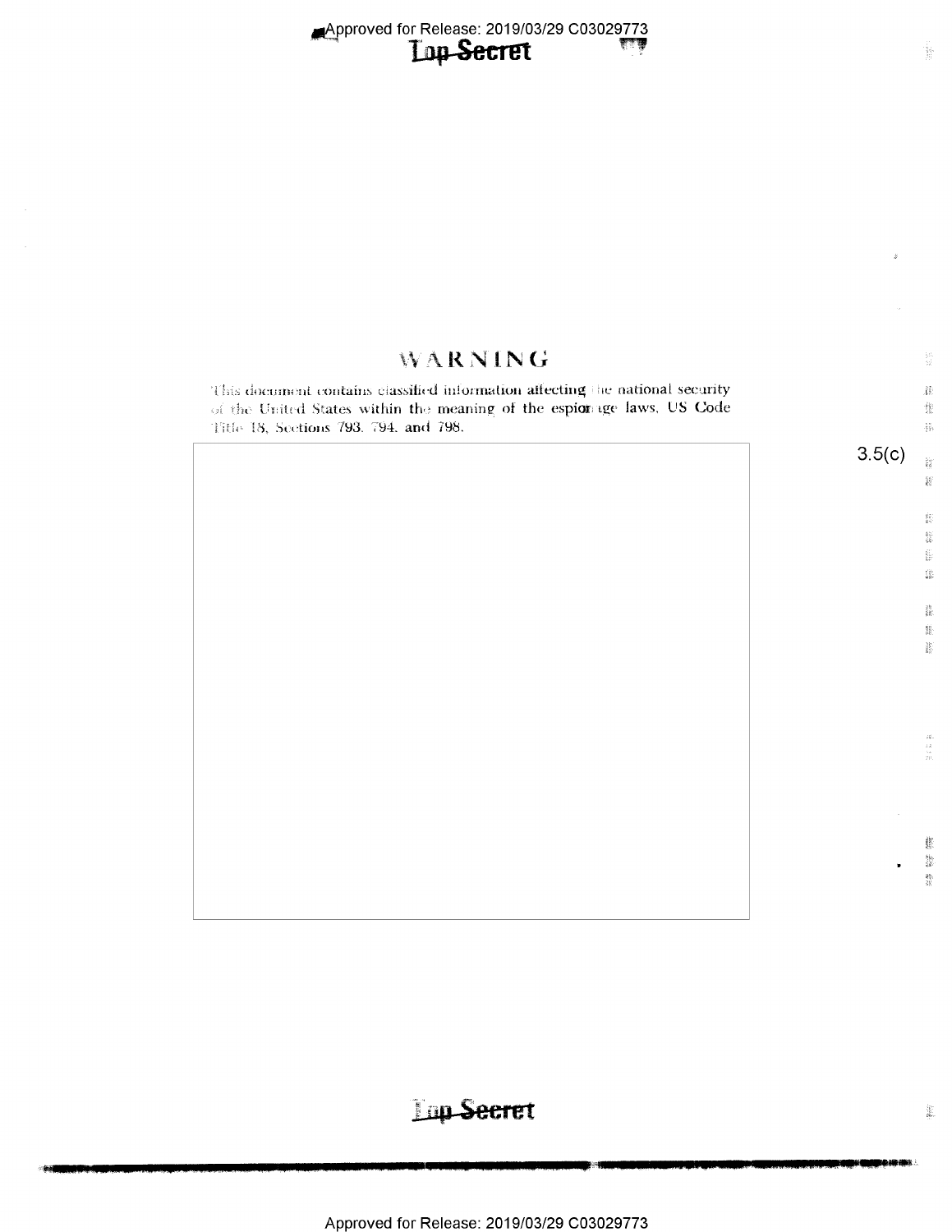Approved for Release: 2019/03/29 C03029773 3.5(c) 3.5(c)

Information as of 1600

 $3.5(c)$ 

3.3(h)(2)

### HIGHLIGHTS

Fighting continues around Dak To and there are signs the action will spread to other places in the highlands.

 $I.$ I. The Military Situation in South Vietnam:<br>US forces are still fighting on Hill 875, the strategic high point in southwestern Kontum Province,<br>but appear to be in control of the summit. Meanbut appear to be in control of the summit. while, there are further indications that enemy activity may increase elsewhere in the central high-<br>lands (Paras. 1-5). Yesterday's report on the enemy's use of large-caliber artillery and rockets in the Mekong Delta was wrong (Para. 6). Weekly review of South Vietnam battle statistics (Para.<br>7). (charts) 7). (charts)

II. Political Developments in South Vietnam:<br>A special committee of the lower house intends to intercede with the government for the release of l7 students drafted for staging antigovernment demonstrations. A similar committee has been established in the Senate to intervene on behalf of persons arrested in connection with the abortive coup of 19 February 1965 (Paras. 1-4). The Phoenix has left Da Nang and may be heading for Saigon or Cambodia (Para. 5)

3.3(h)(2)

i  $\overline{\phantom{a}}$  . The contract of the contract of the contract of the contract of the contract of the contract of the contract of the contract of the contract of the contract of the contract of the contract of the contract of TOP SECRET

 $3.5(c)$  $3.5(c)$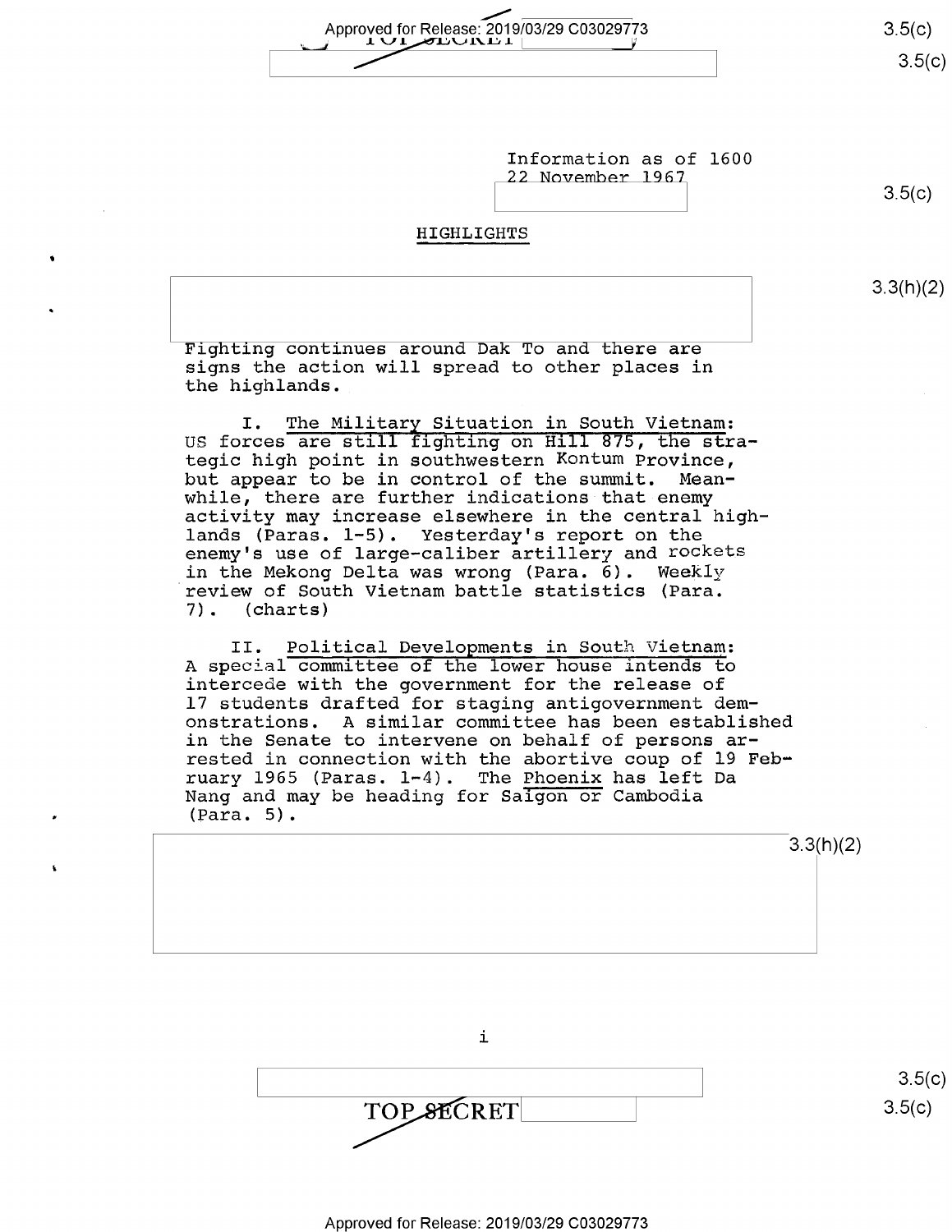$\sim$  Approved for Release: 2019/03/29 C03029 (13)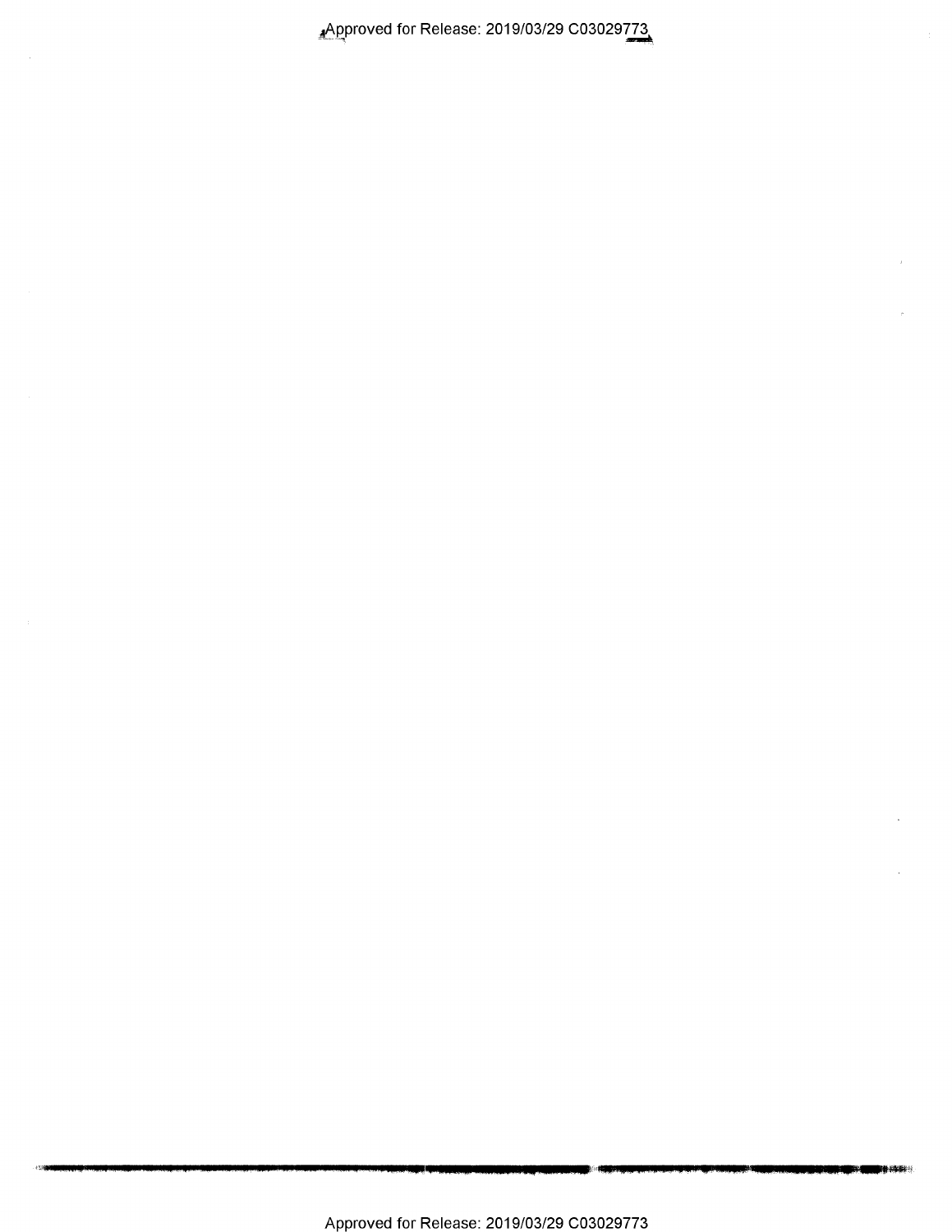Approved for Release: 2019/03/29 C03029773

 $3.5(c)$  $3.5(c)$ 

IV. Other Military Developments: There is<br>nothing of significance to report.

 $3.3(h)(2)$ 





 $3.5(c)$  $3.5(c)$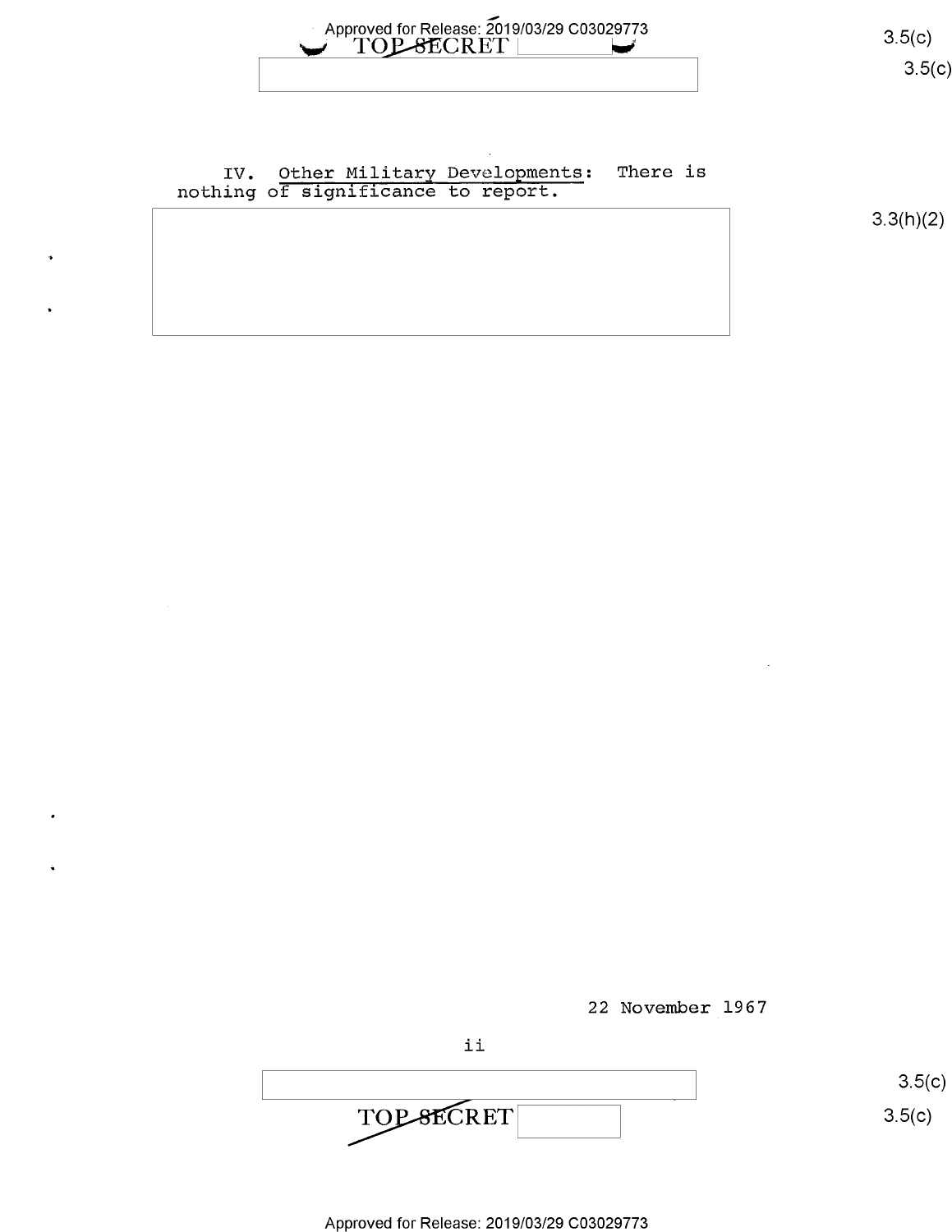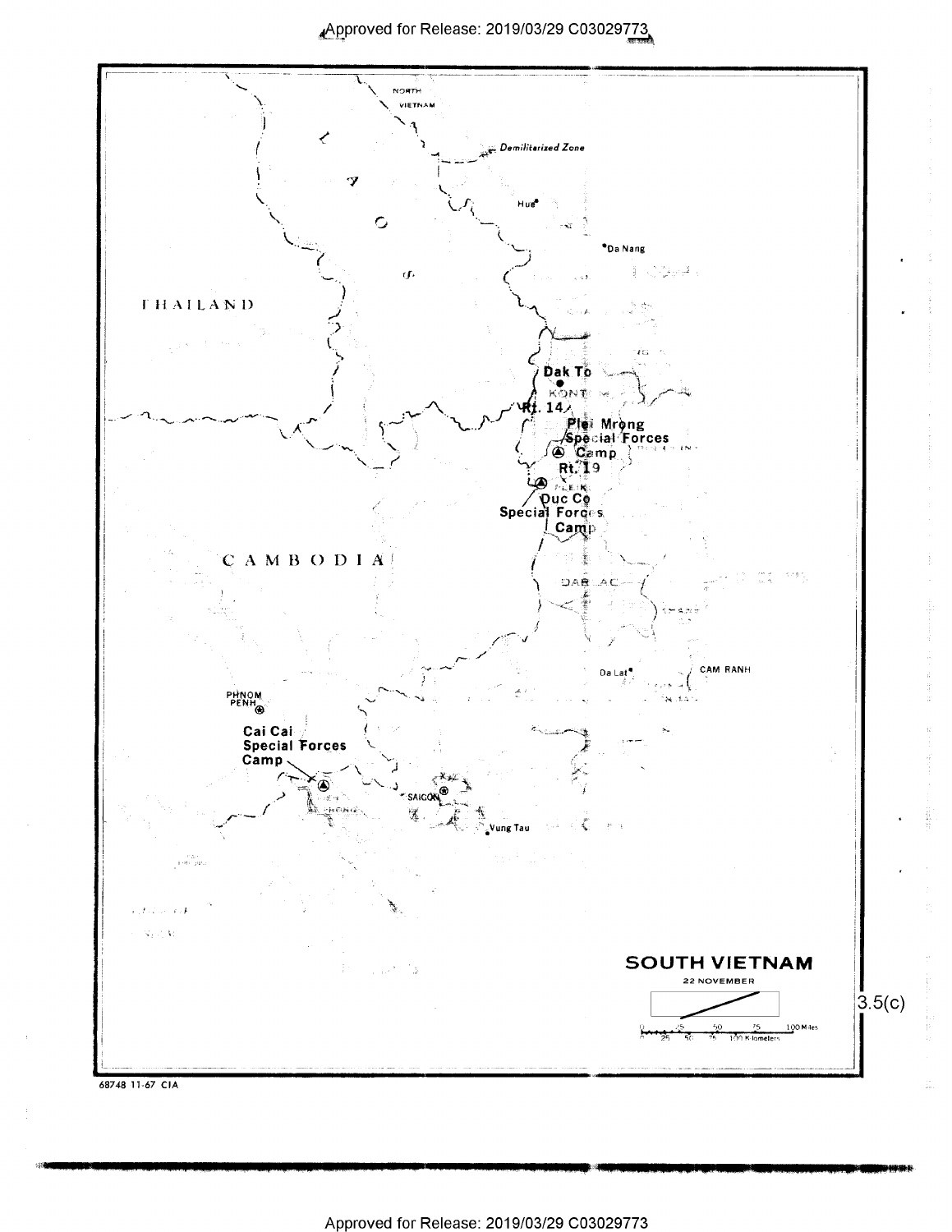Approved for Release: 2019/03/29 C03029773<br>
TOP SECRET | 3.5(c)<br>
3.5(c)

 $\vert$  3.5(c)

#### I. THE MILITARY SITUATION IN SOUTH VIETNAM

The fighting in the Dak To area of south- $1.$ western Kontum Province goes on. US forces have apparently gained control of the summit of Hill 875, a strategic high point some l6 miles southwest of Dak To. US patrols sweeping the slopes and nearby areas reported sporadic contact with the enemy on 22 November

2. The enemy's determined defense of key<br>points surrounding Dak To strongly suggests more<br>fighting as allied forces continue to seek out the Communist units~—numbering some 8,000 men——scattered throughout the mountains of southwestern Kontum Province.

3. Meanwhile, there are indications that enemy units in other areas of the central highlands have been ordered to make small—scale attacks in order to tie down allied troops and relieve pressure on the North Vietnamese lst Division south and west of Dak To

4. In recent days allied patrols have clashed with enemy units near the US Special Forces Camp at Plei Mrong in northern Pleiku Province and on Route 19 between Duc Co and Pleiku city. On l6 November, Duc Co itself was hit by some 50 rounds of mortar and recoilless rifle fire. The North Vietnamese 95B Regiment is believed to have been involved in these attacks, as well as in harassment activity along Highway 14, the main allied supply route to Dak To. There are indications

that the North Vietnamese K101 Battalion and the 200th Artillery Battalion may also be involved.

5. To the south,<br>the North Vietnamese 33rd Regiment the North Vietnamese 33rd Regiment |<br>Eill continue in estien in northern Darlas Brewin will continue in action in northern Darlac Province. Recently monitored messages in this area disclose extensive resupply operations.  $\boxed{\qquad \qquad }$  3.3(h)(2)

3.3(h)(2)

3.3(h)(2)

22 November 1967

 $I-1$ 3.5(C)  $\overline{\phantom{a}}$  . The contract of the contract of the contract of the contract of the contract of the contract of the contract of the contract of the contract of the contract of the contract of the contract of the contract of  $\text{TOP}$   $\text{SECRET}$   $\vert$  3.5(c)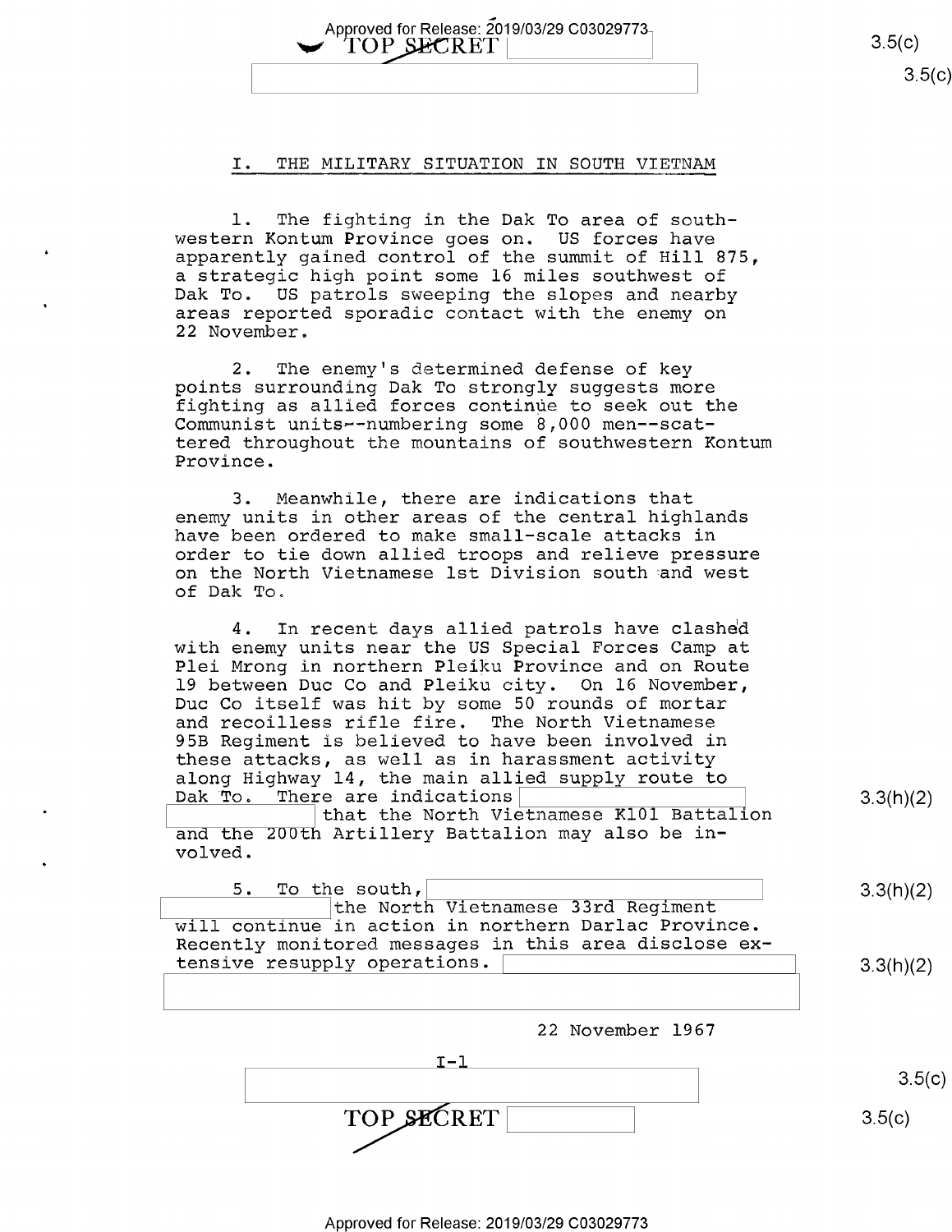Approved for Release: 2019/03/29 C03029773 3.5(c)<br>  $\overline{Y}$  TOP SECRET | '  $3.5(c)$ 

Use of Large—Caliber Weapons in the Delta Not Confirmed

6. On closer examination, the shell fragments from the l7 and l9 November attacks on the Cai Cai Special Forces Camp in the Mekong Delta province of Kien Phong turns out to be rounds from 75-mm. recoilless rifles and 82—mm. mortars. First reports stated that 122-mm. rockets and 105-mm. howitzers might have been used in the shellings.  $|$  3.3(h)(2)



 $I-2$ 

 $\overline{S}$  s.5(t)  $TOP$  SECRET  $3.5(c)$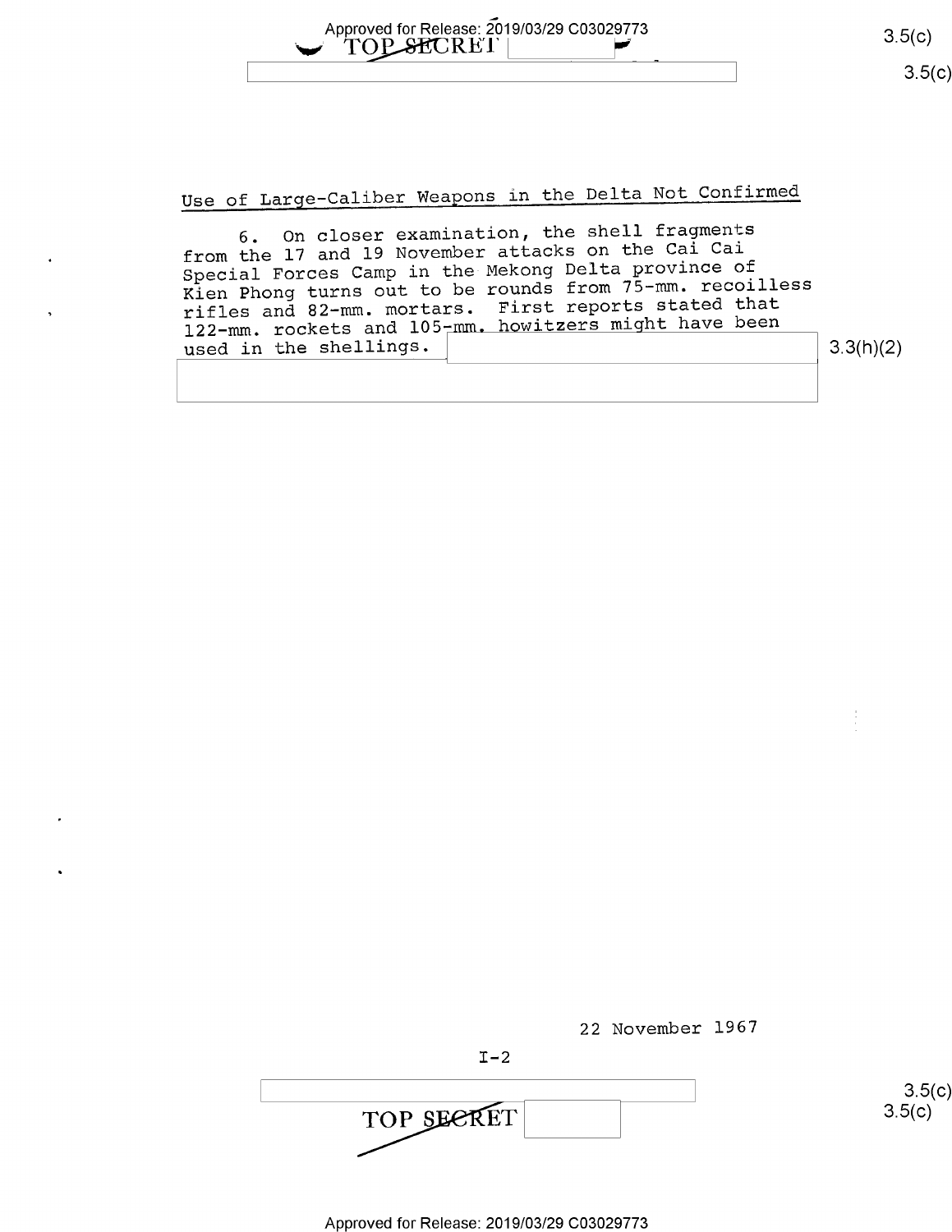# Approved for Release: 2019/03/29 C03029773

# Weekly Review of South Vietnam Battle Statistics

7. The week of 12-18 November compared with the week of 5-11 November:

#### Casualties I.

|                      | VC/NVA     |             | US         |              |
|----------------------|------------|-------------|------------|--------------|
|                      | $5-11$ Nov | $12-18$ Nov | $5-11$ Nov | Nov<br>12-18 |
| Killed<br>Wounded    | 1,802      | 1,287       | 174<br>759 | 225<br>1,251 |
| Missing/<br>Captured |            |             |            |              |
|                      |            |             |            |              |
| TOTALS               | 1,802      | 1,287       | 933        | 1,476        |

|                      | GVN        |             | <b>WORLD</b><br>FREE |              |
|----------------------|------------|-------------|----------------------|--------------|
|                      | $5-11$ Nov | $12-18$ Nov | $5 - 11$ Nov         | Nov<br>12-18 |
| Killed               | 279        | 269         | 57                   | 10           |
| Wounded              | 810        | 632         | 103                  | 20           |
| Missing/<br>Captured | 91         | 74          |                      |              |
|                      |            |             |                      |              |
| <b>TOTALS</b>        | 1,180      | 975         | 160                  | 30           |

#### Viet Cong Incidents II.

|                                                                                                                                      | $5-11$ Nov                        |         | $12-18$ Nov                       |         |
|--------------------------------------------------------------------------------------------------------------------------------------|-----------------------------------|---------|-----------------------------------|---------|
| Attacks<br>Battalion or Larger<br>Small Unit. $\cdots$ $\cdots$<br>Harassment<br>Terrorism<br>Sabotage<br>Propaganda<br>Antiaircraft | 59<br>245<br>26<br>48<br>2<br>137 | 2<br>57 | 53<br>332<br>27<br>45<br>8<br>259 | 2<br>51 |
| TOTALS                                                                                                                               | 517                               |         | 724                               |         |

22 November 1967



 $3.5(c)$ <br> $3.5(c)$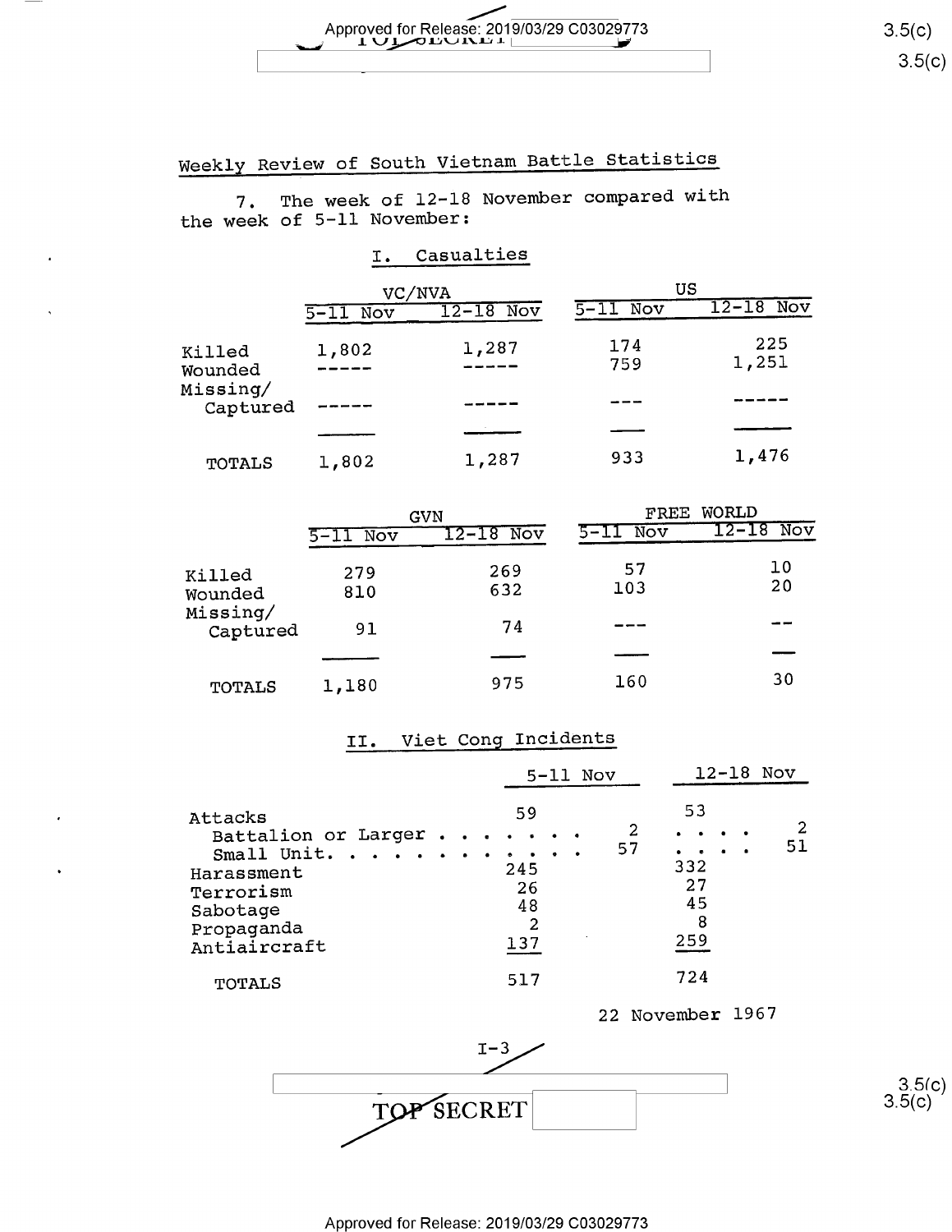

### III. Weapons Captured

 $\blacksquare$ 

 $\overline{\phantom{a}}$ 

|                           | VC/NVA          |                         | GVN         |                  |
|---------------------------|-----------------|-------------------------|-------------|------------------|
|                           | Nov<br>$5 - 11$ | $12 - 18$<br><b>Nov</b> | Nov<br>5-11 | $12 - 18$<br>Nov |
| Individual<br>Crew-Served | 367<br>45       | Not<br>Reported         | 225<br>ь    | 233<br>4         |
|                           | سند .           |                         |             |                  |
| <b>TOTALS</b>             | 412             |                         | 231         | 237              |

22 November 1967

 $I-4$ 

\ \_ 5 \_\_ \_ \  $\bm \cup$  .  $3.5$ (c)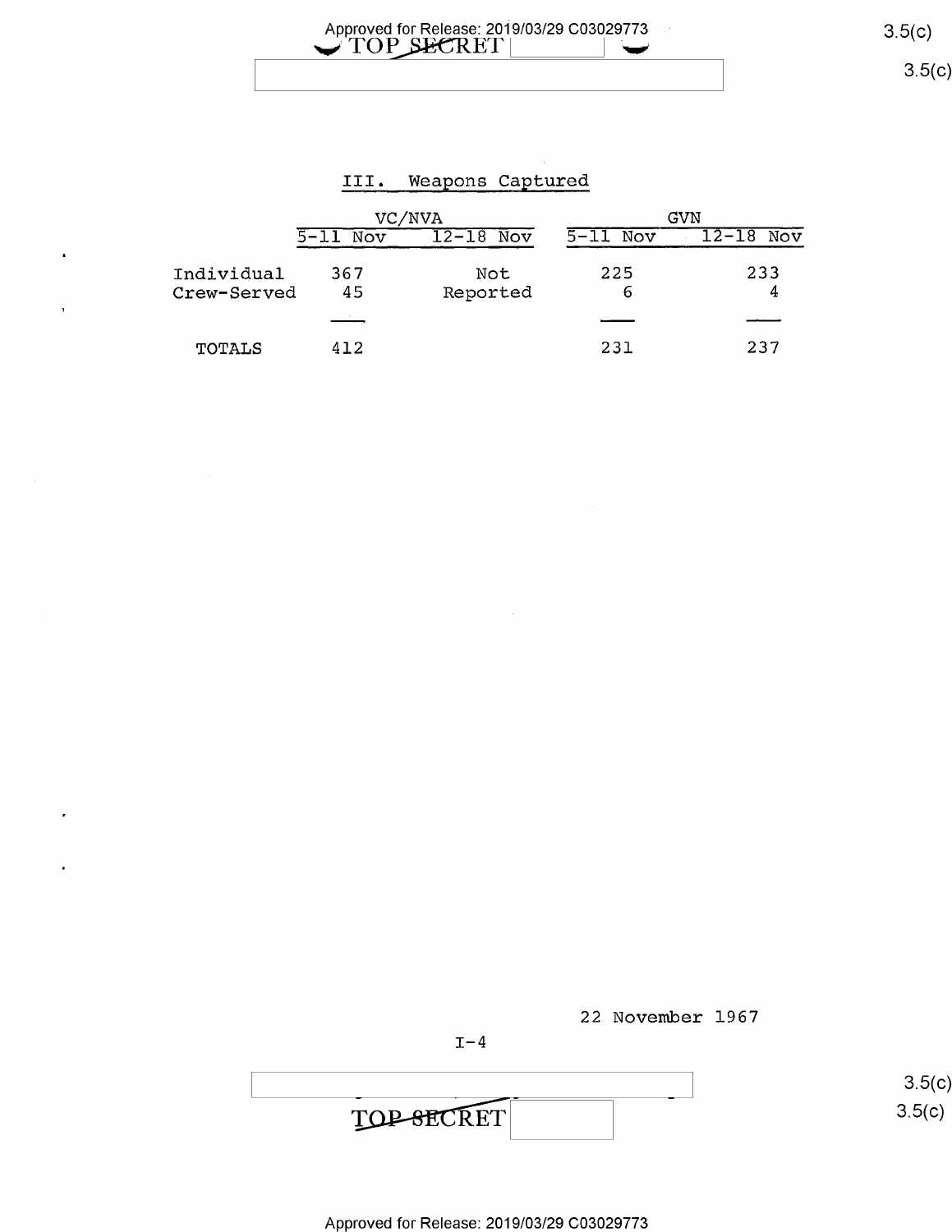

\*Due to a change in the reporting of personnel losses, beginning  $12$  February 1967, the weekly and monthly figure will represent only personnel killed.

68731 11-67 CIA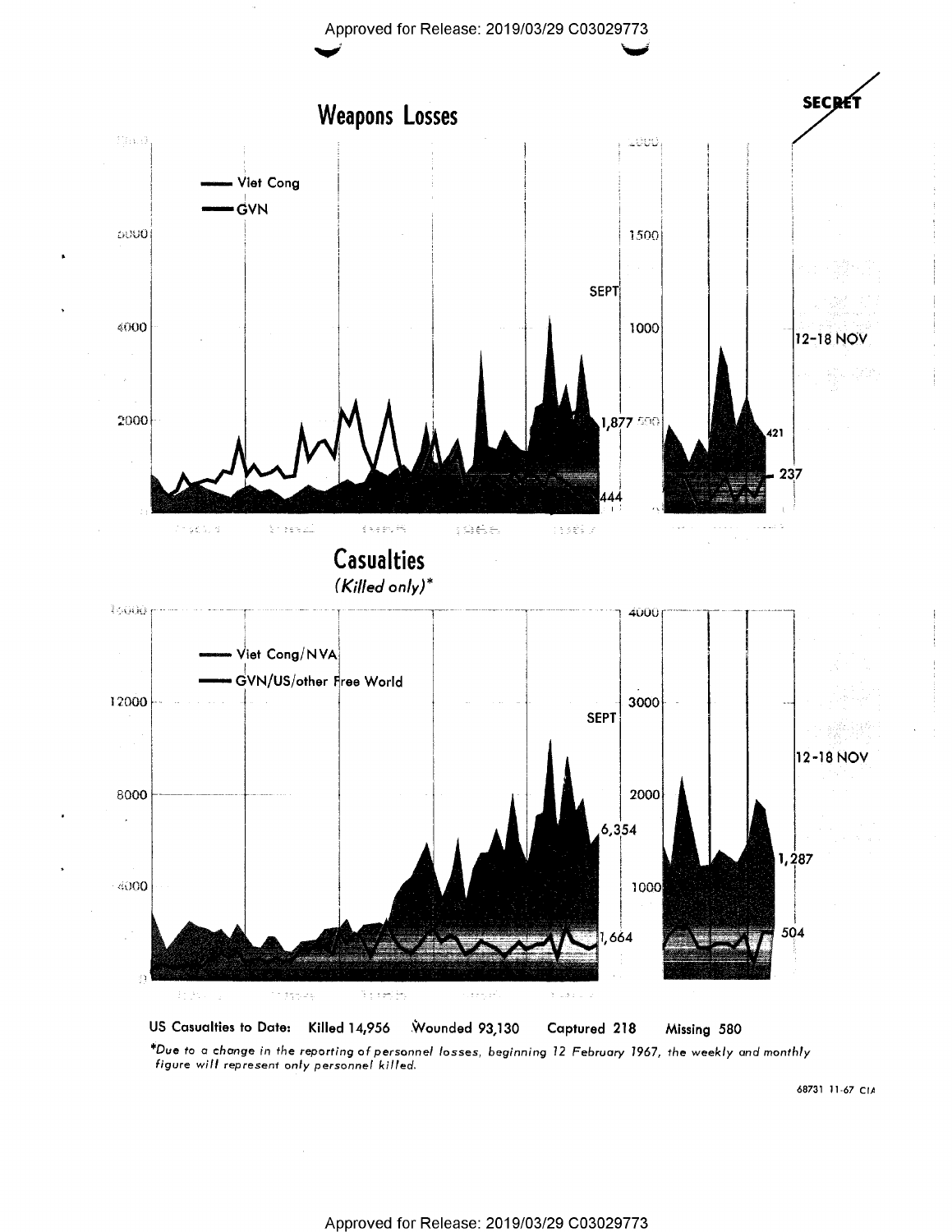

İ

 $\bar{1}$ 

Ŧ



68730 11-67 CIA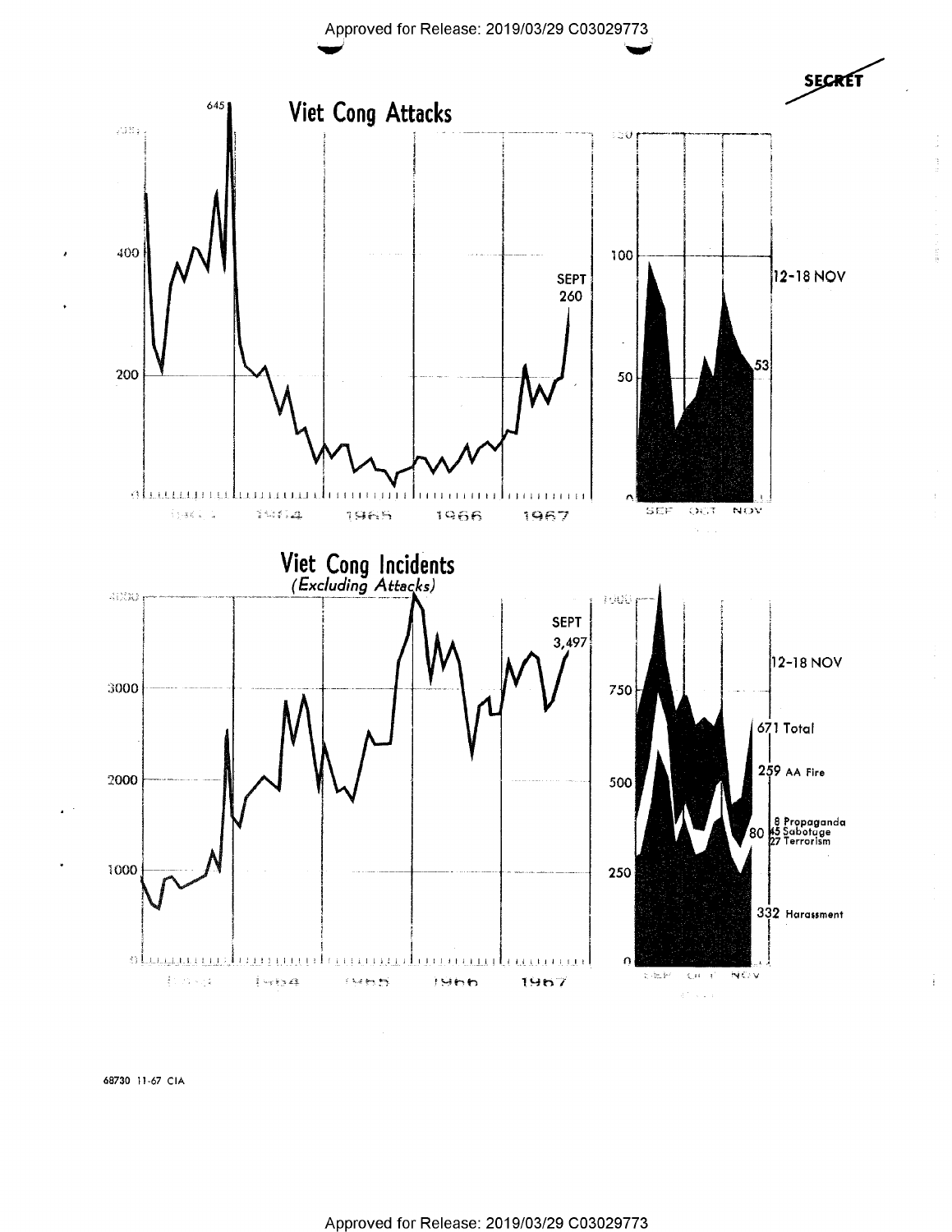Approved for Release: 2019/03/29 C03029773<br>
<br>  $\bullet$  TOP SECRET if it is in the 3.5(c)

 $3.5(c)$ 

### II. POLITICAL DEVELOPMENTS IN SOUTH VIETNAM

1. The lower house "Committee to Intervene for<br>the Release of Student Demonstrators" has elected as<br>officers three men who have been quite outspoken in<br>their criticism of the government. Committee chair-<br>man Truc Vien, vic

2. At the house session on 21 November Nho<br>said that the committee had already sent a letter<br>to the government proposing discussion of the stu-<br>dent cases. He added that if Prime Minister Loc<br>refuses to meet with the commi

3. The Senate on 18 November also established<br>a committee to intervene with the government on simi-<br>lar matters, but its committee appears less opposi-<br>tion-centered than that of the lower house. The<br>Senate committee will

4. The question first arose when Senator Tran<br>Van Don submitted a petition, initiated by him and<br>signed by 32 other senators, requesting that the case<br>of former General Lam Van Phat be reviewed. Phat,<br>sentenced to death in



 $3.5$ (c)  $3.5(c)$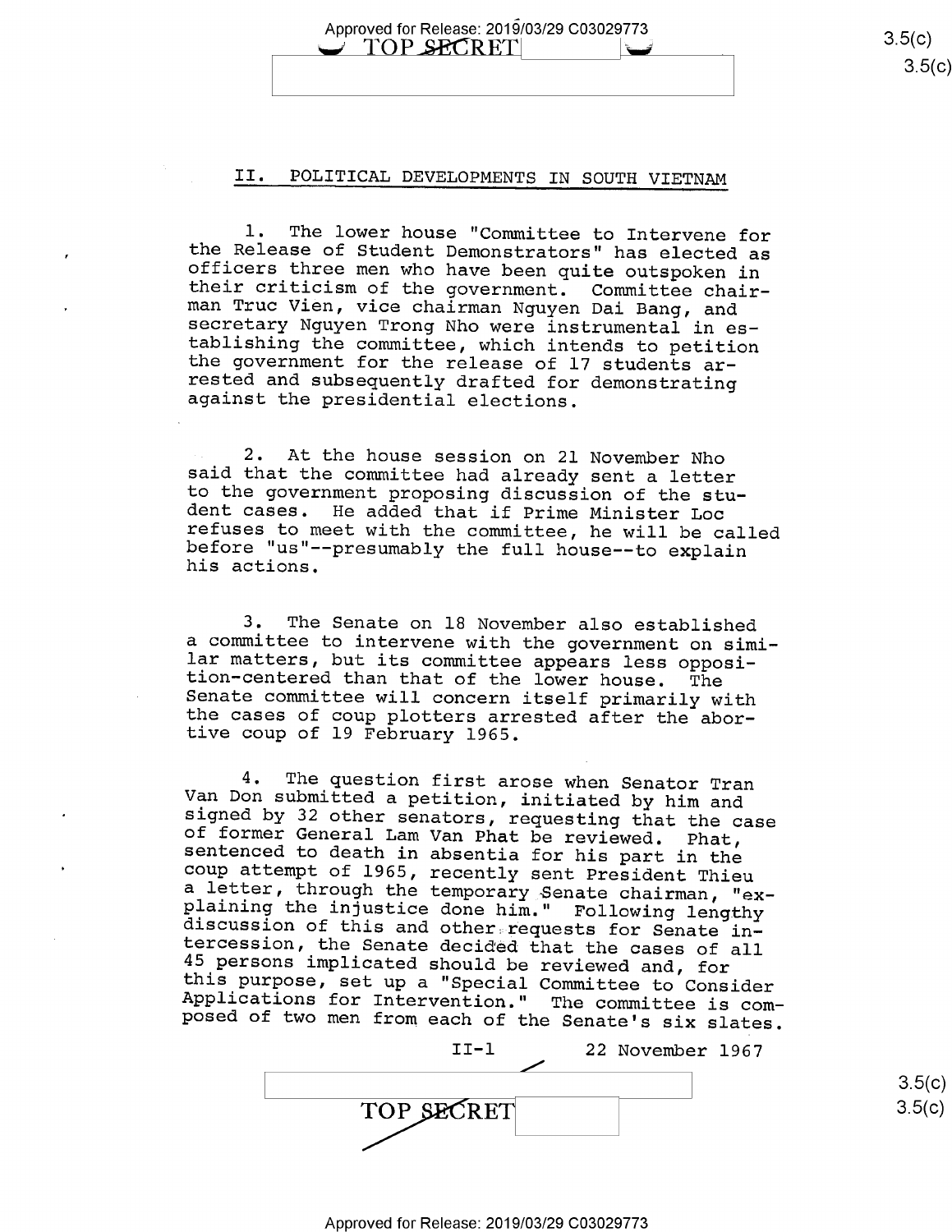Approved for Release: 2019/03/29 C03029773<br>Camera TOP SECRET  $\overline{\phantom{a}}$  s.5(c)

၁.၁(C)

### Quakers Depart Da Nang

5. The Quakers on the yacht Phoenix allowed themselves to be towed to sea from Da Nang without incident on 22 November but may now be headed for Saigon or Cambodia. A crew member told a consular officer before departing that the Quakers were contemplating a trip to Saigon to present their case to the government. The source left a telegram to be sent to a Quaker representative in Phnom Penh saying the Phoenix would proceed to either Vung Tau or Cambodia. The crew member now claims, contrary to earlier government reports, that the Quakers did not insist on delivering their medical supplies directly to the militant Buddhists. The Quakers are willing, and have been all along, to turn them over to the Vietnamese Red Cross, as the government has stipulated. A misunderstanding apparently arose when a delegation of Buddhists arrived in Da Nang demanding delivery of the supplies, leading the government to believe there had been some contact between the Quakers and the Buddhists.

22 November 1967

 $II-2$ TOP SECRET

 $3.5(c)$  $3.5(c)$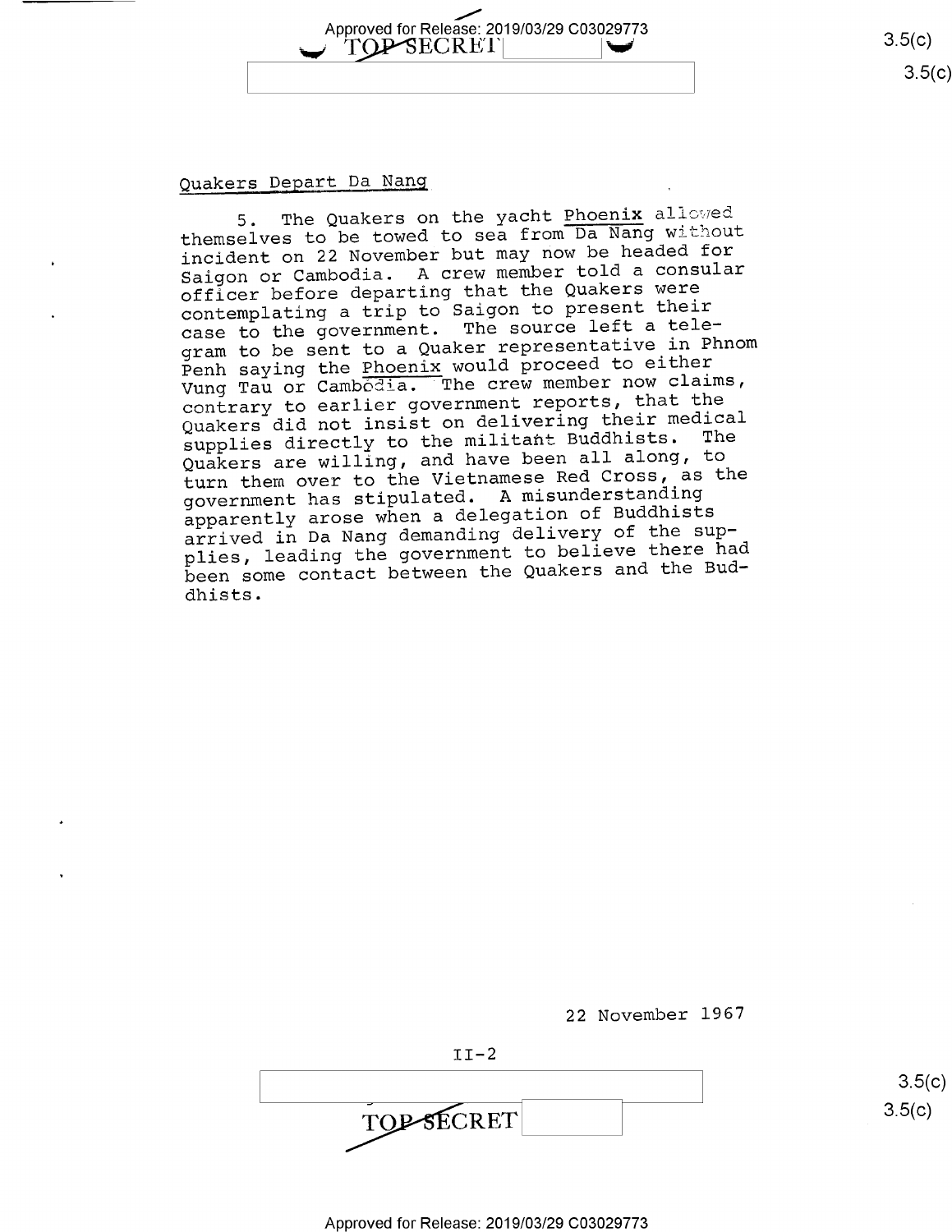

22 November 1967

III—l

 $\widehat{R}$   $\widehat{R}$   $\widehat{R}$   $\widehat{R}$   $\widehat{R}$   $\widehat{R}$   $\widehat{R}$   $\widehat{R}$   $\widehat{R}$   $\widehat{R}$   $\widehat{R}$   $\widehat{R}$   $\widehat{R}$   $\widehat{R}$   $\widehat{R}$   $\widehat{R}$   $\widehat{R}$   $\widehat{R}$   $\widehat{R}$   $\widehat{R}$   $\widehat{R}$   $\widehat{R}$   $\widehat{R}$   $\widehat{R}$   $\widehat{$ TOPSECRET 3.5(c)

 $3.5(c)$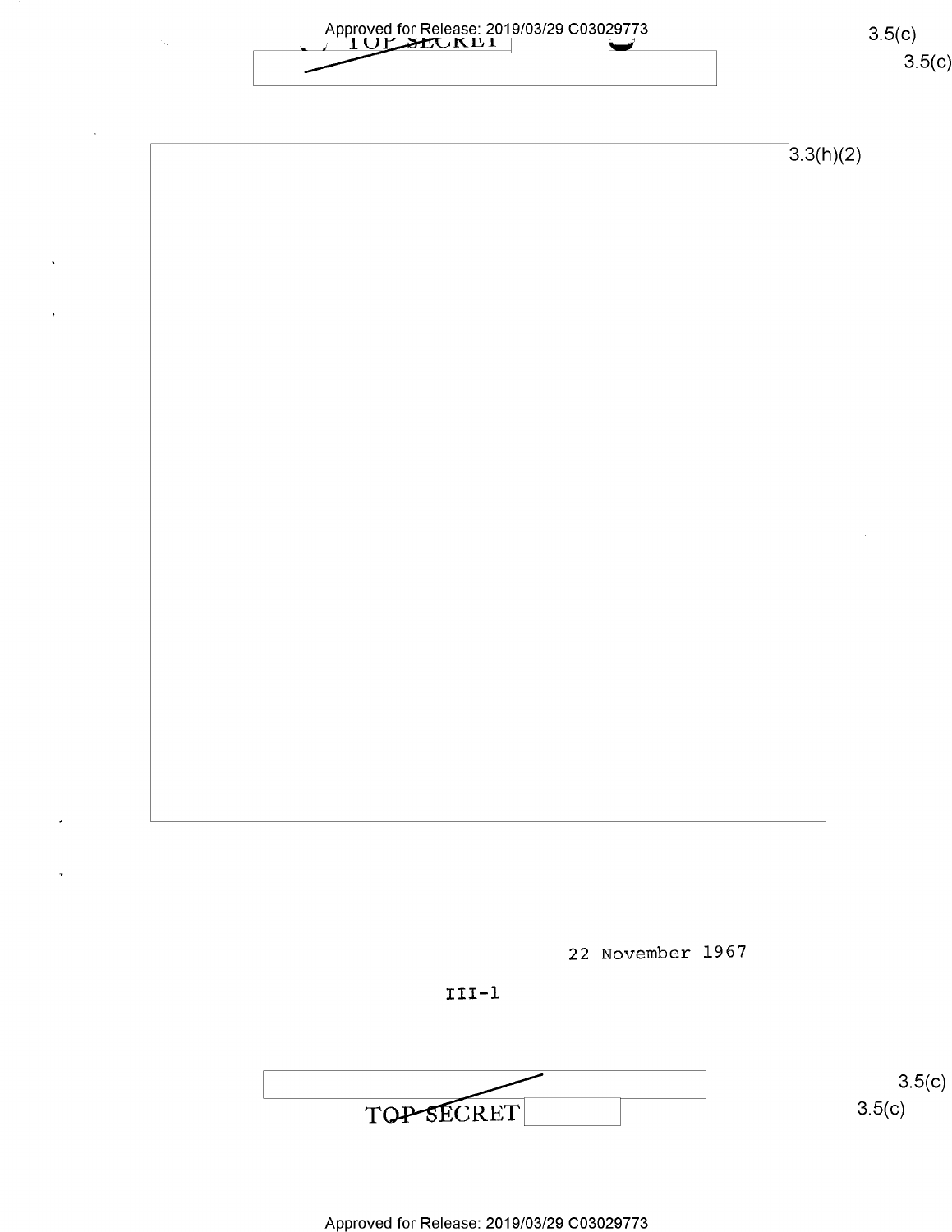$3.5(c)$  $3.5(c)$ 

 $3.5(c)$ 

### Approved for Release: 2019/03/29 C03029773  $\overline{\phantom{a}}$

 $\bar{\phantom{a}}$ 

 $\ddot{\phantom{1}}$ 

 $\ddot{\phantom{1}}$ 

| 3.3(h)(2) |
|-----------|
|           |
|           |
|           |
|           |
|           |
|           |
|           |
|           |
|           |
|           |
|           |
|           |
|           |
|           |
|           |

22 November 1967

$$
\begin{array}{c}\n111-2 \\
\hline\n\text{TOP} \text{SEERET} \quad \text{3.5(c)}\n\end{array}
$$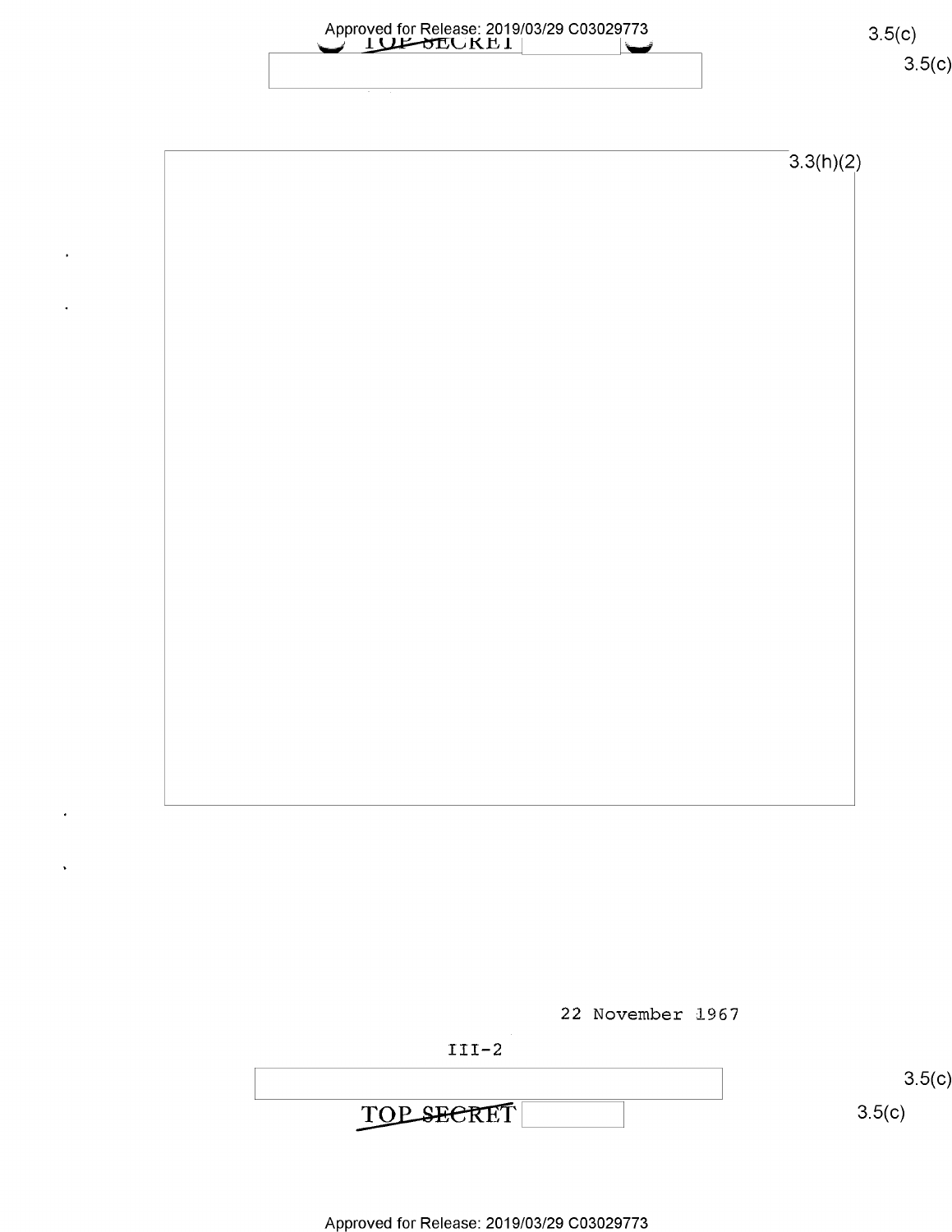

22 November 1967

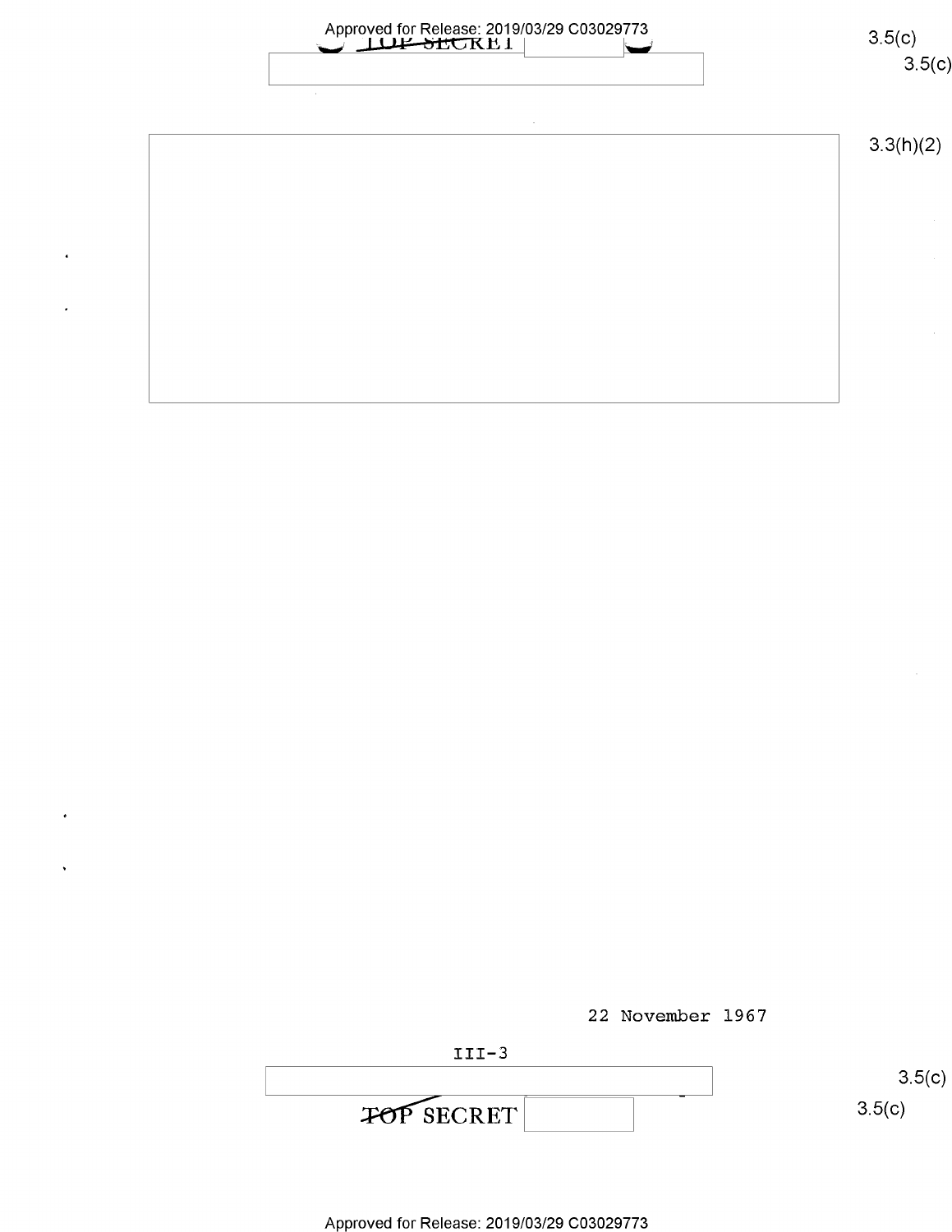Approved for Release: 2019/03/29 C03029773 <sup>E</sup>~ 3 5( ) . <sup>C</sup>\;'TOfl§£UKEM B, \ Z \ s.5(¢)

÷,

# IV. OTHER COMMUNIST MILITARY DEVELOPMENTS

l. There is nothing of significance to report.

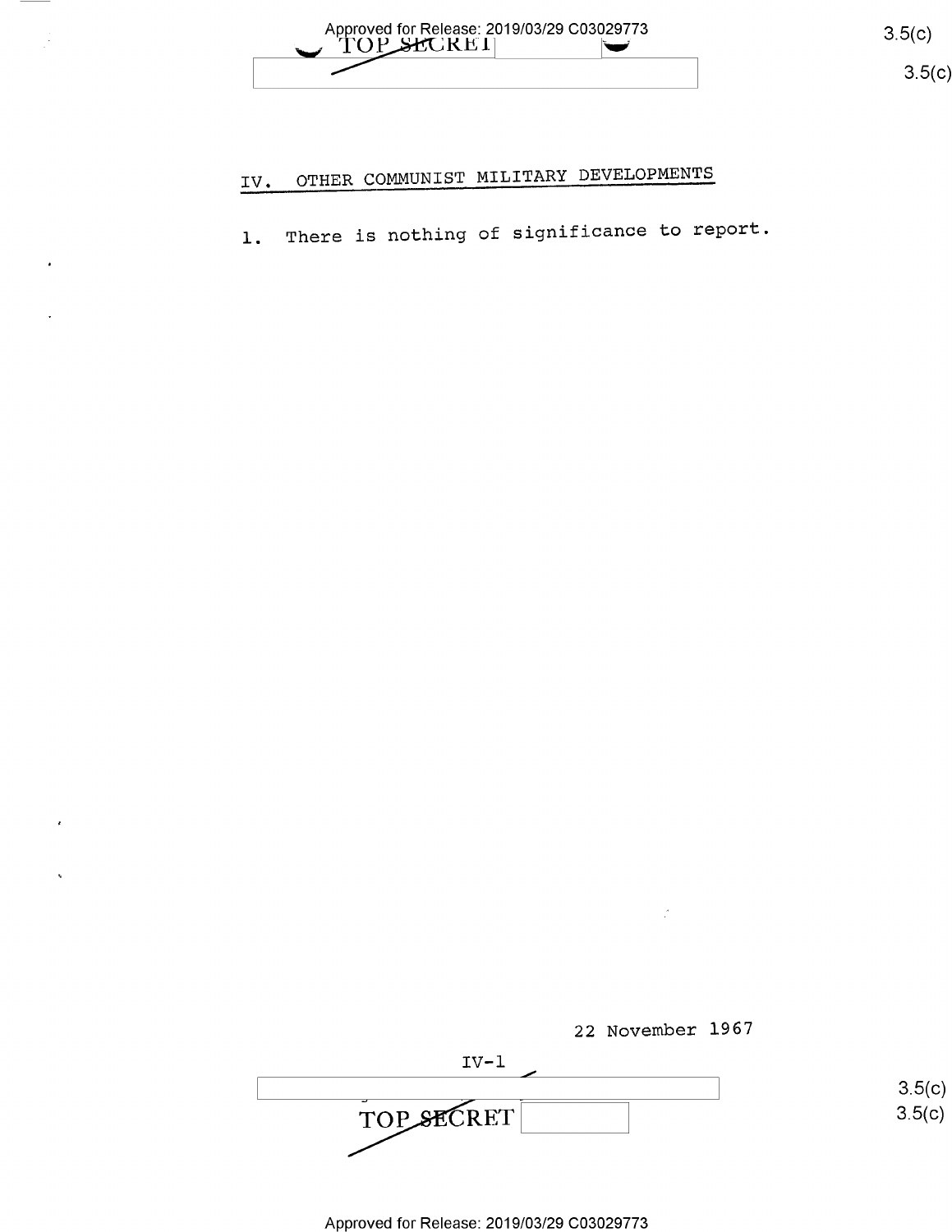Approved for Release: 2019/03/29 C03029773 3.5(c)  $3.5(c)$ 





3.9(C)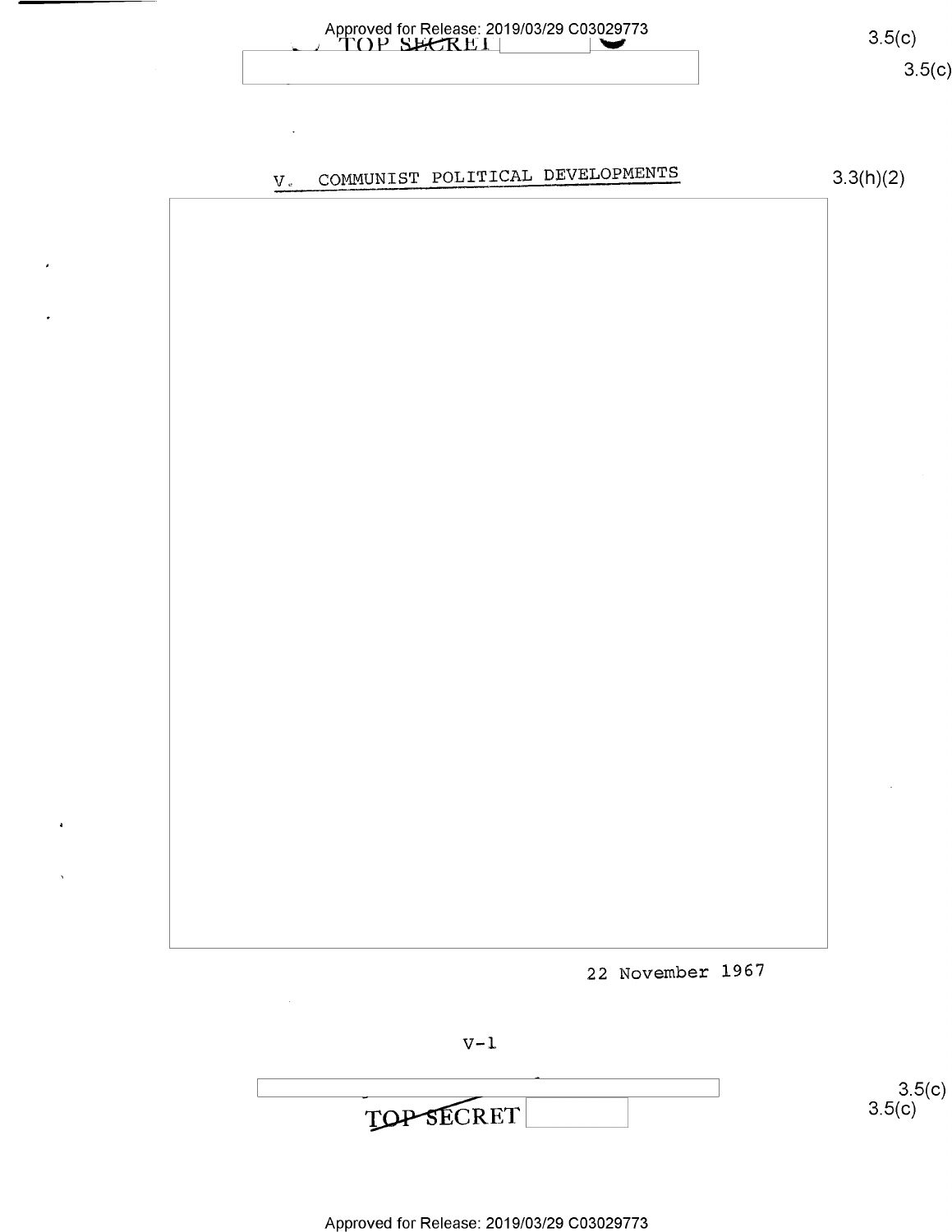$3.5(c)$ 

## Ambassadors Return to Hanoi

 $\ddot{\phantom{0}}$ 

The North Vietnamese ambassadors to Cuba, 4. The North Vietnamese ampassadors to caba,<br>Czechoslovakia, Rumania, Hungary, and East Germany have returned to Hanoi in the past ten days | 3.3(h)(2) return of so many strongly suggests that a con-The simultaneous ference is being held to deal with some special<br>problem. There are hints problem. There are hints<br>
that their travel is connected with the '( X 3.3(h)(2) 3.3(h)(2) implementation of the economic aid agreements concluded recently with their host countries, but this seems unlikely. 5. It also seems unlikely that another general North Vietnamese policy review is under way. last such review was held this summer and appears

to have covered the entire range of issues related to the war. Hanoi's chief diplomats in.France, Moscow, and Peking probably would return for another gathering of that kind; so far there is no sign they have. Moreover, the North Vietnamese ambassador to Indonesia just returned to his post after an extended stay in Hanoi following the earlier session

Approved for Release: 2019/03/29 C03029773<br>
TOP SECRET

22 November 1967

 $V-2$ 

**TOP-SECRET** 

 $\frac{3.5(c)}{3.5(c)}$